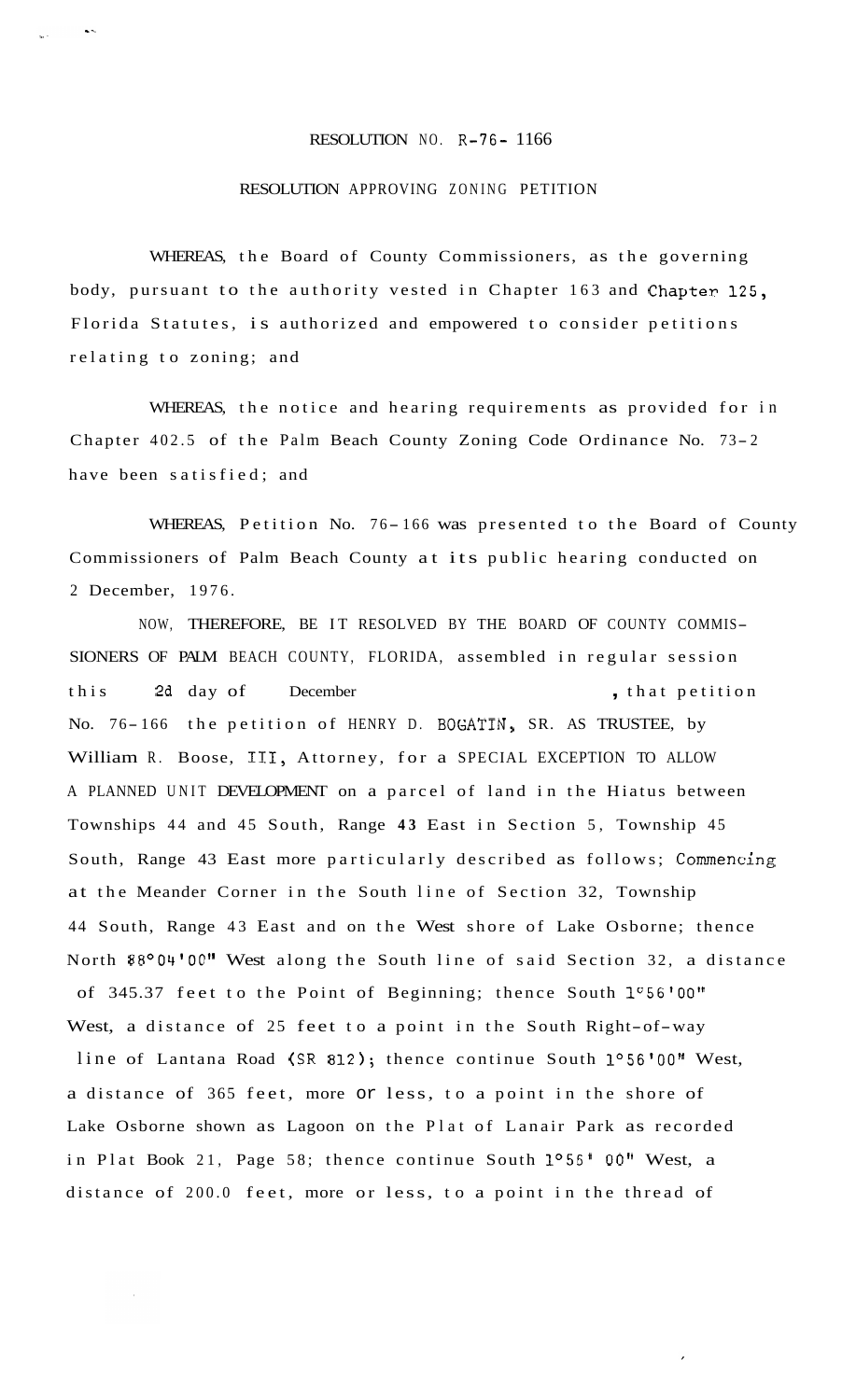said Lagoon; thence South 64°20'00" West, along the thread of said Lagoon, a distance of 288.0 feet; thence South 50°30'00" West, along the thread of said Lagoon, a distance of 297.0 feet; thence South 83°50"00" West, along the thread of Said-Lagoon, a distance of 173.0 feet; thence North 67°53'40" West along the thread of said Lagoon, a dis-tance **of** 245.32 feet to a point in the extension of the East Rightof-Way line of Via Vermilya as same is shown on said plat of Lanair Park, thence North 0°02'00" East along said extension of the East Right-of-way, a distance of 80.0 feet, more or **less,** to a point on the shore of said Lagoon; thence continue North 0°02'00" East along said East Right-of-way line, a distance of 755.20 feet, more or less, to a point in the South Rightofway of Lantana Road (SR 812); thence continue North 0°02'00" East, a distance of 25.0 feet to a point in the South line of said Section 32; thence South 88°04'00" East, along said South line of Section 32, a distance of 906.7 feet **to** the Point of Beginning; Less and except therefrom the Right-of-Way for Lantana Road (SR 812); also less and except therefrom the following described parcel: A parcel of land in the Hiatus between Townships 44 and **45** South, Range 43 East and in Section 5, Township 45 South, Range 43 East, more particularly described as follows: Commencing at the Meander Corner in the South line of Section 32, Township 44 South, Range 43 East and on the West shore of Lake Osborne, thence North 88°04'000 West along the South line of said Section 32, a distance of 345.37 feet to the Point of Beginning; thence South 1°56'00" West, a distance of 25.0 feet to a point in the South Rightof-Way line of Lantana Road (SR 812); thence continue South 1°56'00" West, a distance of 565.0 feet to a point in the thread of the Lagoon shown on the plat of Lanair Park as recorded in Plat Book 21, Page 58; thence South 64°20'00" West along the thread of said Lagoon, a distance of 288.0 feet; thence North 43°06'12" West, a distance **of** 385.51 feet; thence North 1°56'00" East, a distance of 240.0 feet; thence South 88°04'02" East, a distance of 30.0 feet; thence North 1°56'00" East, a distance of 186.0 feet; thence South 88°04'02" West, a distance of 498.0 feet to the Point of Beginning. Said property